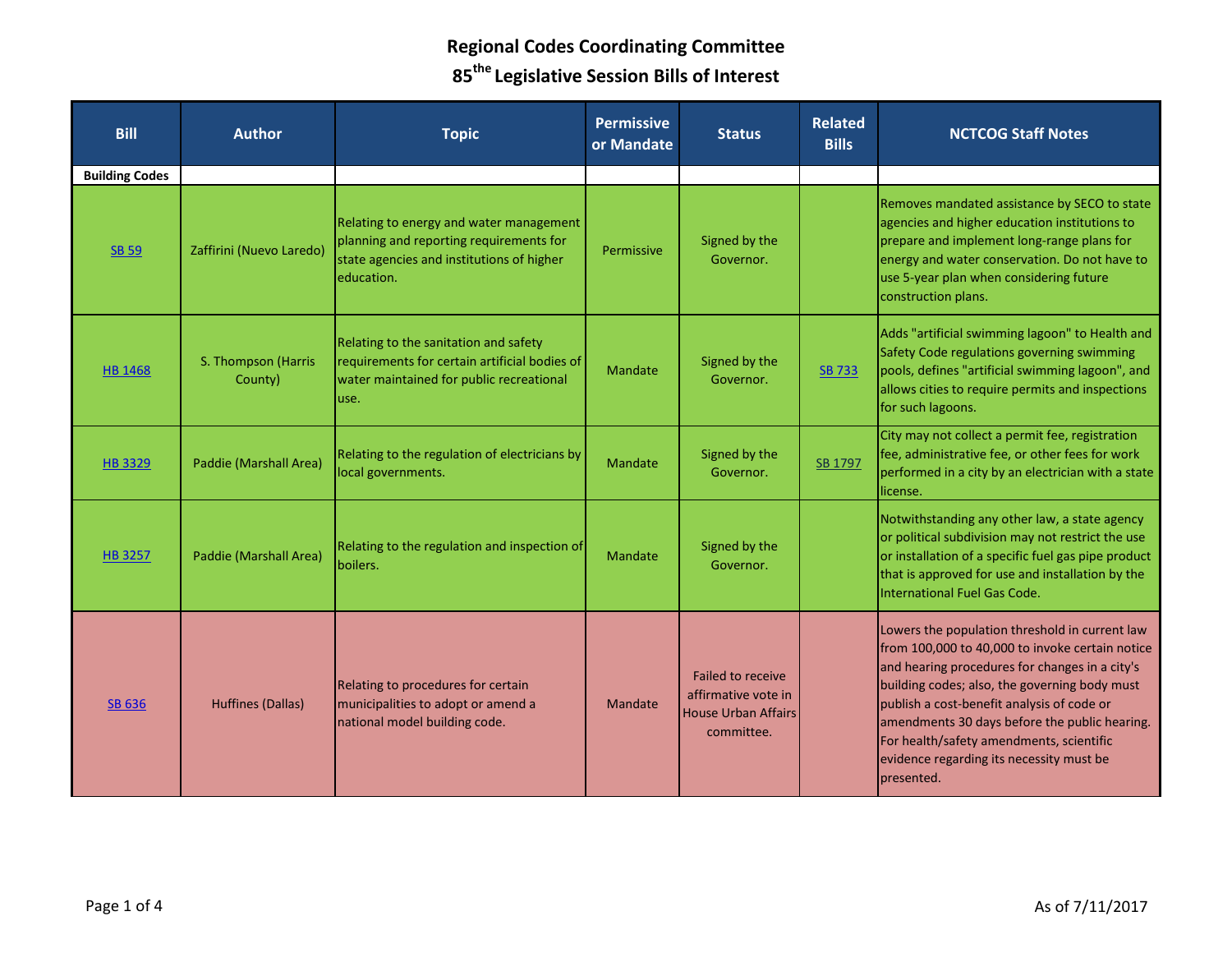| <b>Bill</b>    | <b>Author</b>                  | <b>Topic</b>                                                                                                                                                                                                                                                          | <b>Permissive</b><br>or Mandate | <b>Status</b>                                                                 | <b>Related</b><br><b>Bills</b> | <b>NCTCOG Staff Notes</b>                                                                                                                                                                                                                                                                                                    |
|----------------|--------------------------------|-----------------------------------------------------------------------------------------------------------------------------------------------------------------------------------------------------------------------------------------------------------------------|---------------------------------|-------------------------------------------------------------------------------|--------------------------------|------------------------------------------------------------------------------------------------------------------------------------------------------------------------------------------------------------------------------------------------------------------------------------------------------------------------------|
| <b>HB 1105</b> | Miller, Rick (Sugar Land)      | Relating to granting certain municipalities<br>authority to adopt development<br>regulations around certain military<br>facilities; creating a criminal offense.                                                                                                      | Permissive                      | Left pending in<br>Defense &<br>Veterans' Affairs<br>committee on<br>4/5/2017 |                                | Municipalities can subject areas surrounding<br>military aviation facility to certain additional<br>land use regulations in accordance with the Air<br>Installation Compatible Use Zone Study or the<br>Joint Land Use Study.                                                                                                |
| <b>HB 1120</b> | Springer (b/t Lubbock &<br>FW) | Relating to the authority of a political<br>subdivision to issue to a building<br>construction permit or final certificate of<br>occupancy for a building or facility<br>required to meet certain accessibility<br>standards; providing an administrative<br>penalty. | Mandate                         | Out of Licensing &<br>Administrative<br>Procedures - 9 ayes                   |                                | Must have a report/letter from the owner<br>indicating a completed inspection before a final<br>certificate of occupancy is issued. Goal is to<br>ensure compliance with the law regarding the<br>elimination of architectural barriers. Sets an<br>administrative penalty for political subdivisions<br>that do not comply. |
| <b>HB 1562</b> | Minjarez (west San<br>Antonio) | Related to zoning and building<br>construction regulations in certain<br>counties; providing a criminal penalty                                                                                                                                                       | Mandate                         | Scheduled for public<br>hearing on<br>4/3/2017 - meeting<br>cancelled         |                                | Involves the regulations allowed to apply only to<br>unincorporated areas of urban/populated<br>counties.                                                                                                                                                                                                                    |
| <b>HB 1572</b> | Workman (west Austin)          | Relating to a property owner's right to<br>remove a tree or vegetation that the<br>owner believes posts a fire risk.                                                                                                                                                  | Mandate                         | Out of Business &<br>Industry committee<br>7 ayes                             |                                | Municipalities and HOAs cannot restrict the<br>property owner's ability to remove a tree or<br>vegetation that the owner believes poses a fire<br>risk.                                                                                                                                                                      |
| <b>SB 410</b>  | Watson (Austin)                | Relating to the use of light-emitting diode<br>(LED) light blubs in state buildings.                                                                                                                                                                                  | Permissive                      | In committee -<br><b>Business &amp;</b><br>Commerce                           |                                | State agency or institution of higher education<br>may purchase a light blub other than LED if LED<br>is compatible with light fixture or otherwise<br>impracticable.                                                                                                                                                        |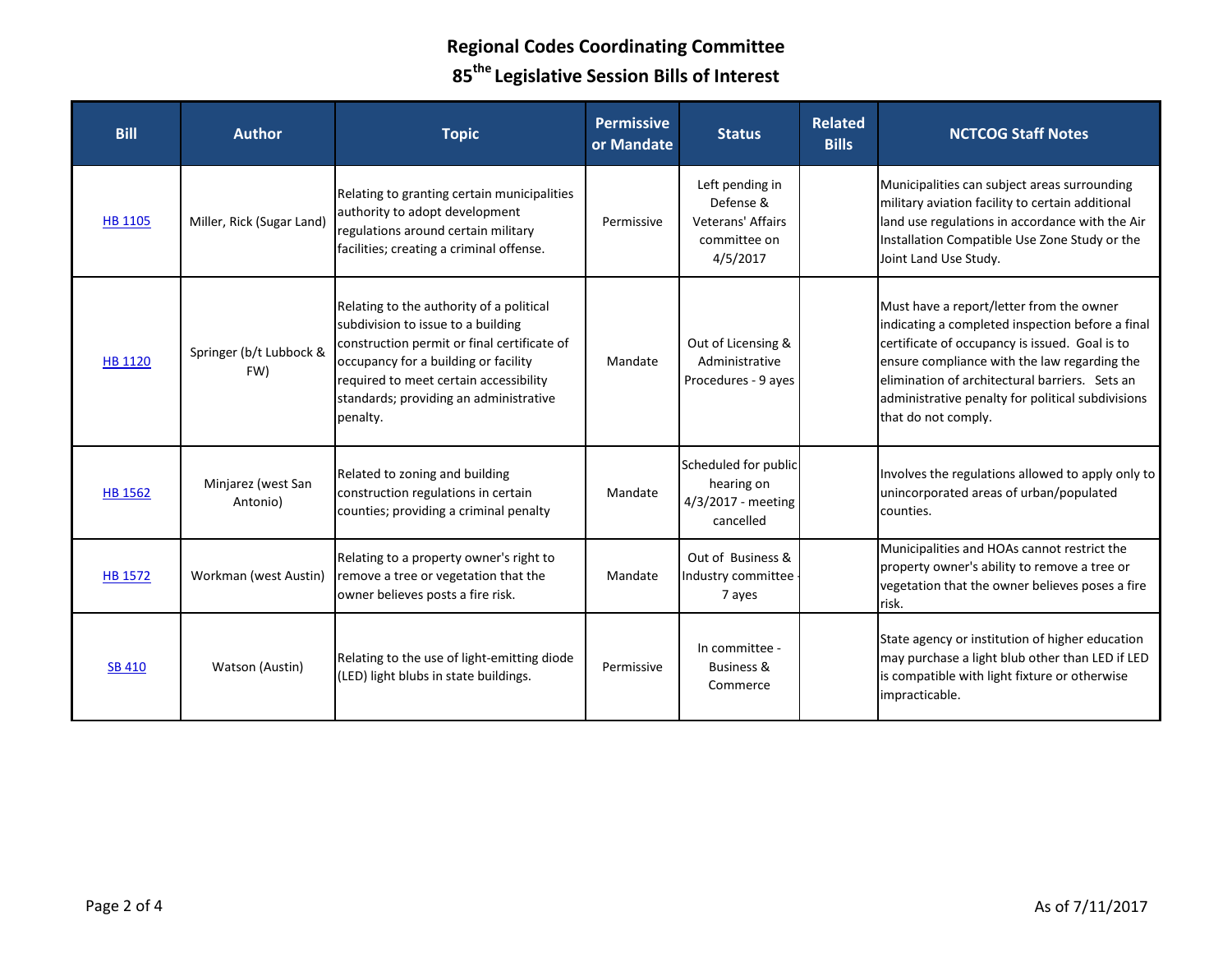| <b>Bill</b>    | <b>Author</b>                             | <b>Topic</b>                                                                                                                                                         | <b>Permissive</b><br>or Mandate | <b>Status</b>                                                 | <b>Related</b><br><b>Bills</b> | <b>NCTCOG Staff Notes</b>                                                                                                                                                                                                                                                                                                                                                                                                                  |
|----------------|-------------------------------------------|----------------------------------------------------------------------------------------------------------------------------------------------------------------------|---------------------------------|---------------------------------------------------------------|--------------------------------|--------------------------------------------------------------------------------------------------------------------------------------------------------------------------------------------------------------------------------------------------------------------------------------------------------------------------------------------------------------------------------------------------------------------------------------------|
| <b>SB 775</b>  | Estes (west Forth<br>Worth/Wichita Falls) | Relating to providing information to the<br>public and to purchasers of real property<br>regarding the impact of military<br>installations.                          | Mandate                         | In House Defense &<br>Veterans' Affairs<br>committee          | HB 797 & HB<br>890             | Make publicly available on the local<br>government's website the Air Installation<br>Compatible Use Zone Study or the Joint Land<br>Use Study of the military site; add to the seller's<br>disclosure of property condition a notice if<br>property is located near a military installation<br>and may be affected by high noise or air.                                                                                                   |
| <b>HB 2170</b> | Kacal (College Station,<br>Waco)          | Relating to responsibility for defects in the<br>pans, specifications, or related documents<br>for the construction or repair of an<br>improvement of real property. | Mandate                         | In committee -<br>Ways & Means.                               |                                | Construction liability extends to any person,<br>other than architect or engineer, who provides<br>plans, specifications, or related documents to<br>another person for a contract for the<br>construction or repair of an improvement; this<br>liability cannot be waived.                                                                                                                                                                |
| <b>HB 2814</b> | Oliverson (Tomball)                       | Relating to the installation and inspection<br>of fire sprinkler protection systems;<br>authorizing fees.                                                            | Mandate                         | In committee -<br>Licensing &<br>Administrative<br>Procedures |                                | Certified fire inspector may inspect or review<br>plans only for sprinkler portion of multipurpose<br>residential fire sprinkler installation, repair, or<br>replacement; city with a population of less than<br>50,000 may enact ordinance requiring<br>multipurpose residential fire protection sprinkler<br>system in new one to two-family dwellings only<br>if an election is held to authorize the city to<br>enact the requirement. |
| <b>HB3533</b>  | Raymond (Laredo)                          | Relating to inspection procedures in<br>certain long-term care facilities and the<br>creation of a long-term care legislative<br>oversight committee.                | Permissive                      | In Senate Health &<br><b>Human Services</b><br>Committee      |                                | Municipal fire marshal may grant a waiver under<br>certain conditions for a violation of a life safety<br>requirement or fire safety standard in a long-<br>term care facility and intermediate care facilities<br>for individuals with intellectual disabilities.                                                                                                                                                                         |